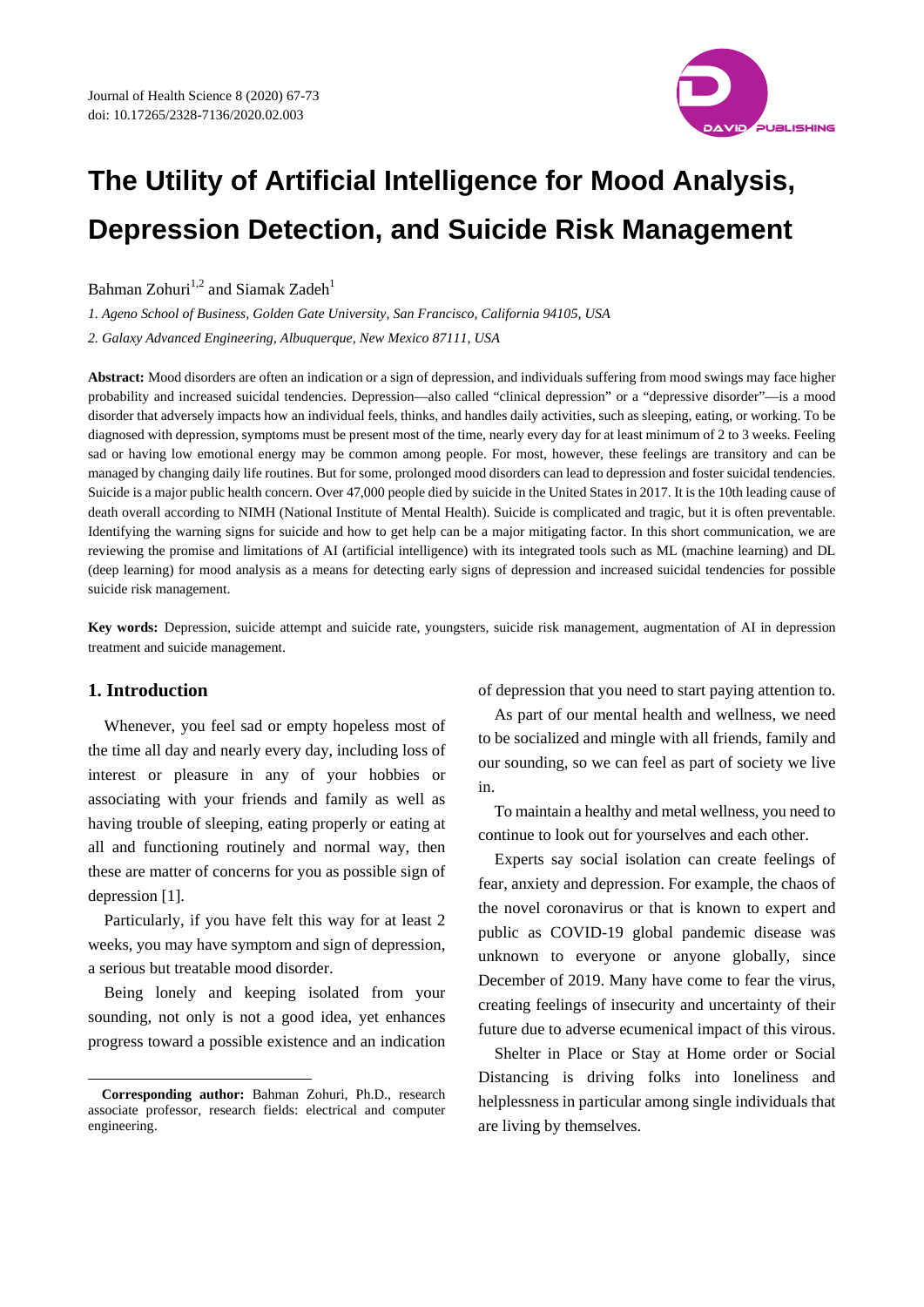However, bear in your mind that again, physical distancing that comes along as part of adverse side effect of this virous does not mean social isolation—thus you need to look for ways to stay mentally and emotionally healthy during this trying time imposed by federal and local governments authorities around the nation and worldwide.

Social isolation, loneliness is a sign of depression in particular in youngsters during their adulthood time period and requires immediate attention by that individual or her/his family member by referring the young to a professional for consultation and treatment.

After first appearing in Wuhan, China, the novel coronavirus has spread to at least 177 countries and territories.

According to data compiled by the U.S.-based Johns Hopkins University, nearly 684,700 cases have been reported worldwide, with the death toll above 32,100, and 145,696 recoveries.

Moreover, events like the COVID-19 that conceive lockdown and enforceable social distancing, are not an isolating case that took place since December 219 and continues up to now. In future there might be events like this that may take place in future and no one can really predict or forecast such thing, but the lesson that we can learn from it is that, how to deal with isolation and loneliness driven depression.

By definition, medical term "#Menoumespiti", which means "Staying at Home", became a slogan on social media groups created for people to share views and feelings about the situation.

Experts believe that any kind of interaction is crucial in such times. Clinical psychologist and psychotherapist Thomas Maliaroudakis said that this can help as it creates bonding and comforts people that share similar issues [2].

"Maliaroudakis explained that human beings are social creatures and social isolation is something unfamiliar and new, therefore a significant amount of the population will find it difficult to adjust to this new situation due to the loss of control".

"He added that a sense of helplessness will be felt. This helplessness as a result can have a serious impact on people's mental health and it can be very overwhelming." [3].

Furthermore, isolation and loneliness or shelter in place, mean that there is no easy access to day-to-day necessities as a routine procedure under normal conditions such as going to grocery shopping or visiting a doctor and easy access to needed medication or even buying stuff off the shelves such as hand sanitizer etc.

In cases such as COVID-19, "A deterioration of the general health of the population is expected", expert Gonidakis states that [3].

He even claims that "long periods of isolation can create a state of chronic stress".

This stress can contribute to the manifestation of anxiety disorders such as panic disorder, generalized anxiety disorder and phobias. In addition, people who are already suffering from bipolar disorders, psychosis, OCD (obsessive-compulsive disorder) and eating disorders may have a higher rate of relapsing, he explained [3].

Note that: OCD is a brain and behavior disorder categorized as an anxiety disorder in the *Diagnostic and Statistical Manual of Mental Disorders* (DSM-IV) [4]. OCD causes severe anxiety in those affected and involves both obsessions and compulsions that interfere with daily life.

Given the data and consequently information that are collected historically and continue to be collected at massive volume, how we can utilize technical and innovative capability such as AI (artificial intelligence) with its integrated functionality of ML (machine learning) and DL (deep learning) would help us.

To be able to analyze mood of a person by looking at his or her face via CR (character recognition) or IP (image processing) in real-time, thus it gives professionals to prevent any suicide attempt and manage it among the folks that not only are isolated socially but show sign of depression on their face and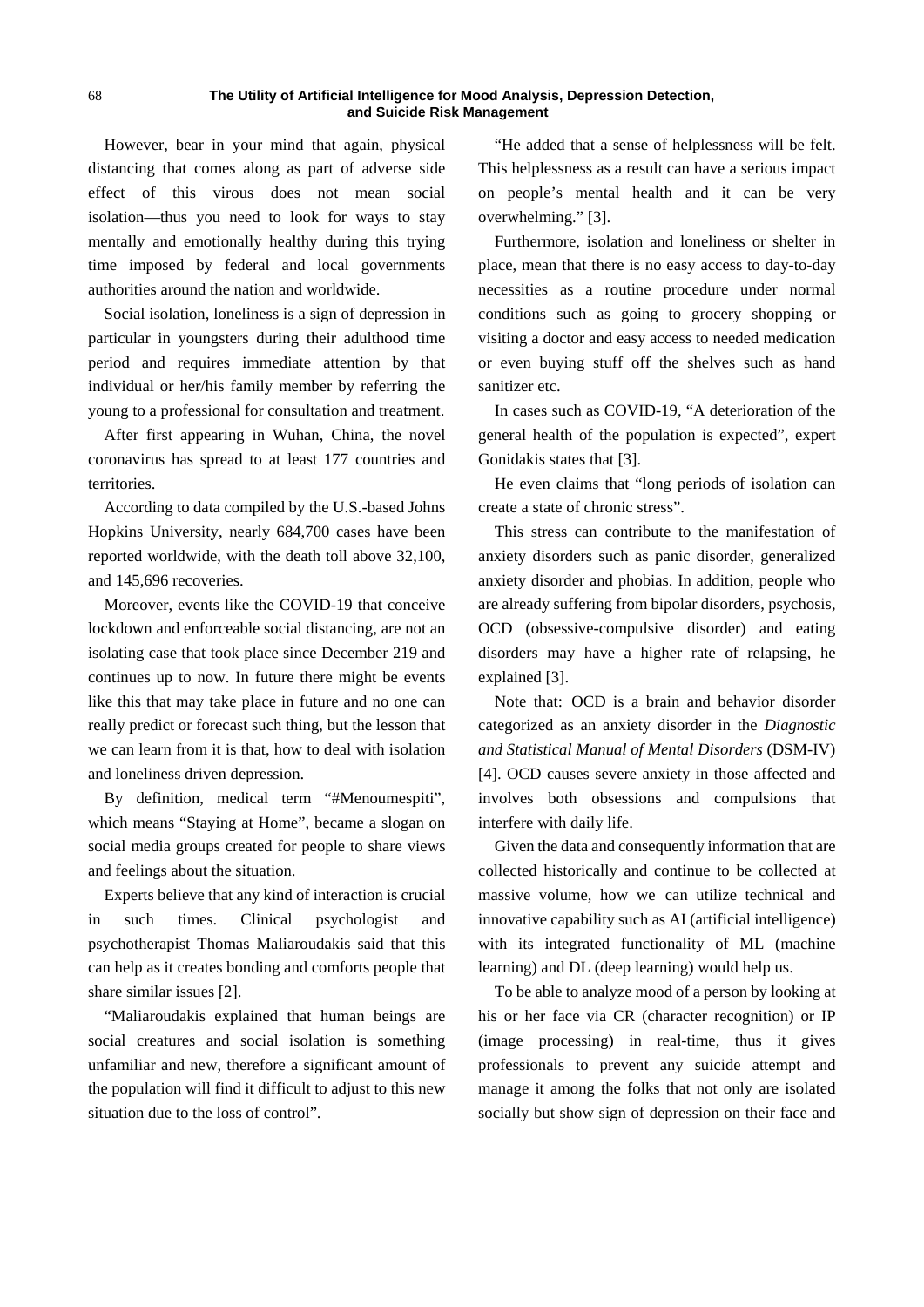their behavior.

And experts in science of data as data scientist or DL, see the opportunity and feel responsibility to contribute in this global pandemic to be stopped and collaborate with right partner by augmenting AI to prevent and be ahead of this disease apex.

AI and Healthcare: Best Practices for Better Outcomes, thus igniting the AI in healthcare community is the way to go.

### **2. History of Informed Consent**

Everyone feels sad or low sometimes, but these feelings usually pass with a little time. Depression—also called "clinical depression" or a "depressive disorder"—is a mood disorder that causes distressing symptoms that affect how you feel, think, and handle daily activities, such as sleeping, eating, exercising, or working. To be diagnosed with depression, symptoms must be present most of the day, nearly every day for at least 2 to 3 weeks [5].

Depression and anxiety are different types, when they show their signs among people, we can divide them in two different and most common forms, and they are introduced as follows.

#### *2.1 Major Depression*

Major depression is having symptoms of depression most of the day, nearly every day for at least 2 weeks that interfere with your ability to work, sleep, study, eat, and enjoy life. An episode can occur only once in a person's lifetime, but more often, a person has several episodes.

#### *2.2 Persistent Depression Disorder (Dysthymia)*

Persistent depression disorder is having symptoms of depression that last for at least 2 years. A person diagnosed with this form of depression may have episodes of major depression along with periods of less severe symptoms.

Some forms of depression are slightly different, or they may develop under unique circumstances for

each person that may be different from the other one, such as [5]:

y Perinatal Depression: Women with perinatal depression experience full-blown major depression during pregnancy or after delivery (postpartum depression).

• SAD (seasonal affective disorder): SAD is a type of depression that comes and goes with the seasons, typically starting in the late fall and early winter and going away during the spring and summer.

• Psychotic Depression: This type of depression occurs when a person has severe depression plus some form of psychosis, such as having disturbing, false fixed beliefs (delusions) or hearing or seeing upsetting things that others cannot hear or see (hallucinations).

Other examples of depressive disorders include disruptive mood dysregulation disorder (diagnosed in children and adolescents) and premenstrual dysphoric disorder. Depression can also be one phase of bipolar disorder (formerly called manic-depression). But a person with bipolar disorder also experiences extreme high—euphoric or irritable—moods called "mania" or a less severe form called "hypomania".

You can learn more about these disorders on the National NIMH's (Institute of Mental Health) website (www.nimh.nih.gov).

# **3. What Are the Signs and Symptoms of Depression?**

Sadness is only one small part of depression and some people with depression may not feel sadness at all. Different people have different symptoms. Some symptoms of depression include:

- Persistent sad, anxious, or "empty" mood:
- Feelings of hopelessness or pessimism;
- Feelings of guilt, worthlessness, or helplessness;

y Loss of interest or pleasure in hobbies or activities;

• Decreased energy, fatigue, or being "slowed down";

• Difficulty in concentrating, remembering, or making decisions;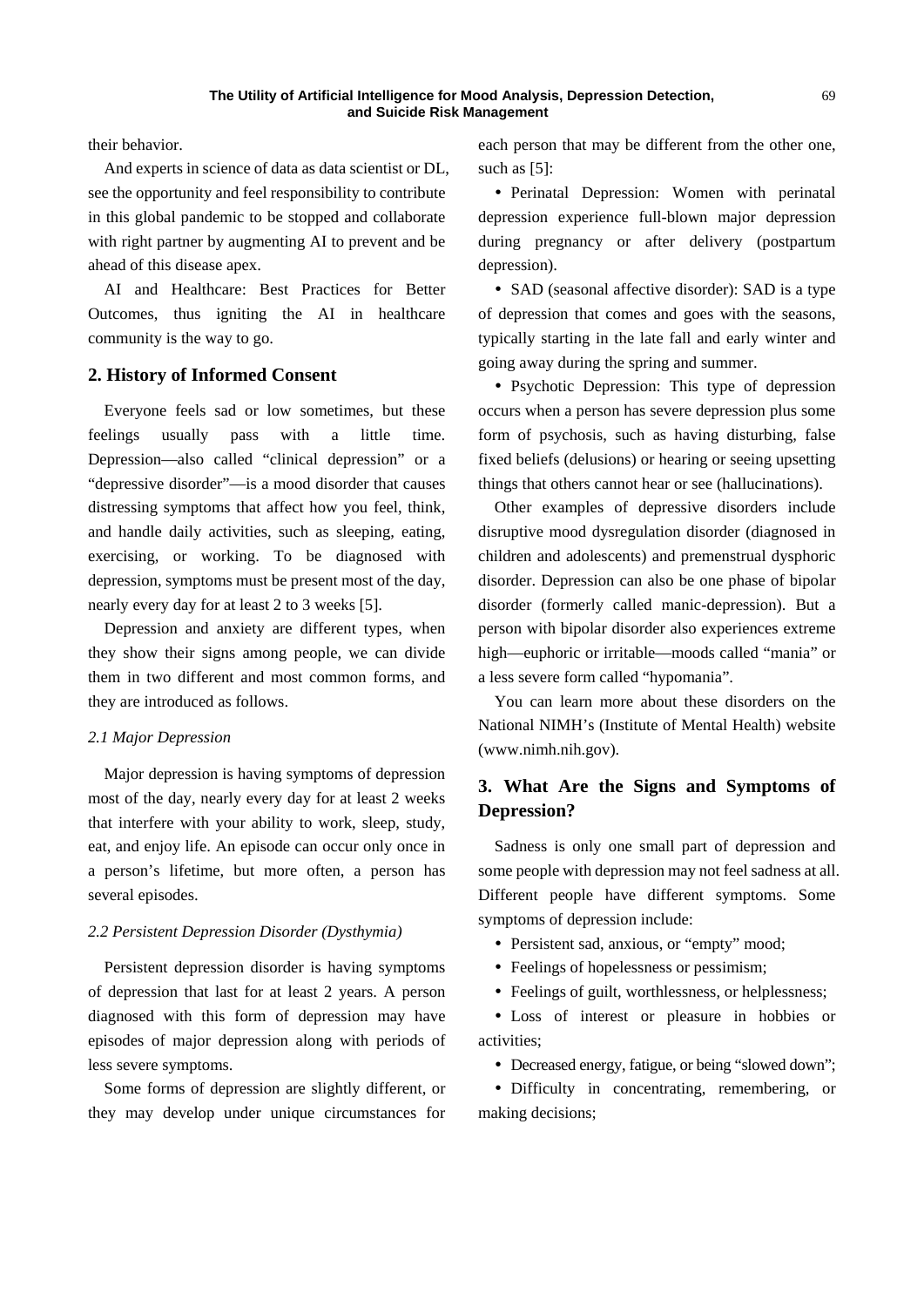• Difficulty in sleeping, early-morning awakening, or oversleeping;

- Appetite and/or weight changes;
- Thoughts of death or suicide or suicide attempts;
- Restlessness or irritability;

• Aches or pains, headaches, cramps, or digestive problems without a clear physical cause and/or that do not ease even with treatment.

However, depression and anxiety do not look the same in everyone and it affects different people in different ways. For example [5]:

(1) Women

Women have depression more often than men. Biological, lifecycle, and hormonal factors that are unique to women may be linked to their higher depression rate. Women with depression typically have symptoms of sadness, worthlessness, and guilt.

(2) Men

Men with depression are more likely to be very tired, irritable, and sometimes angry. They may lose interest in work or activities they once enjoyed, have sleep problems, and behave recklessly, including the misuse of drugs or alcohol. Many men do not recognize their depression and fail to seek help.

(3) Older adults

Older adults with depression may have less obvious symptoms, or they may be less likely to admit to feelings of sadness or grief. They are also more likely to have medical conditions, such as heart disease, which may cause or contribute to depression.

(4) Younger children

Younger children with depression may pretend to be sick, refuse to go to school, cling to a parent, or worry that a parent may die.

(5) Older children and teens

Older children and teens with depression may get into trouble at school, sulk, and be irritable. Teens with depression may have symptoms of other disorders, such as anxiety, eating disorders, or substance abuse.

Treatment of depression may differ from one

patient to another, depending on the stage they are. In early stage some patients may be treated by means of pharmaceutical approach, which in this case one antidepressant pharma pill does not work for everyone with the same effect and each patient might be recommended different type of medication.

The other procedure or methodology that is suggested namely ECT (electroconvulsive therapy), may possibly work in case of sever or serious depression.

Either way of the above two approaches is very invasive and has their own side effect such as lapse of memory in case of ECT. However, there exist other none-invasive approaches in form of TMS (transcranial magnetic stimulation) or rTMS (repetitive-TMS) that are suggested, and a lot of information can be found on Internet or other references such as the ones by Zohuri and Zadeh [1], Zohuri and McDaniel [6], and Zohuri and Modisette [7].

Please note, although antidepressants can be effective for many people, they may present serious risks to some, especially children, teens, and young adults. Antidepressants may cause some people, especially those who become agitated when they first start taking the medication and before it begins to work, to have suicidal thoughts or make suicide attempts. Anyone taking antidepressants should be monitored closely, especially when they first start taking them. For most people, though, the risks of untreated depression far outweigh those of antidepressant medications when they are used under a doctor's careful supervision.

# **4. AI & OCR (Optical Character Recognition)**

One of the capabilities that AI offers through its ML and DL functionality (Fig. 1) that integrated FER (facial expression recognition) and EM (emotion detection) capability can help us to detect human emotions by implementing them.

70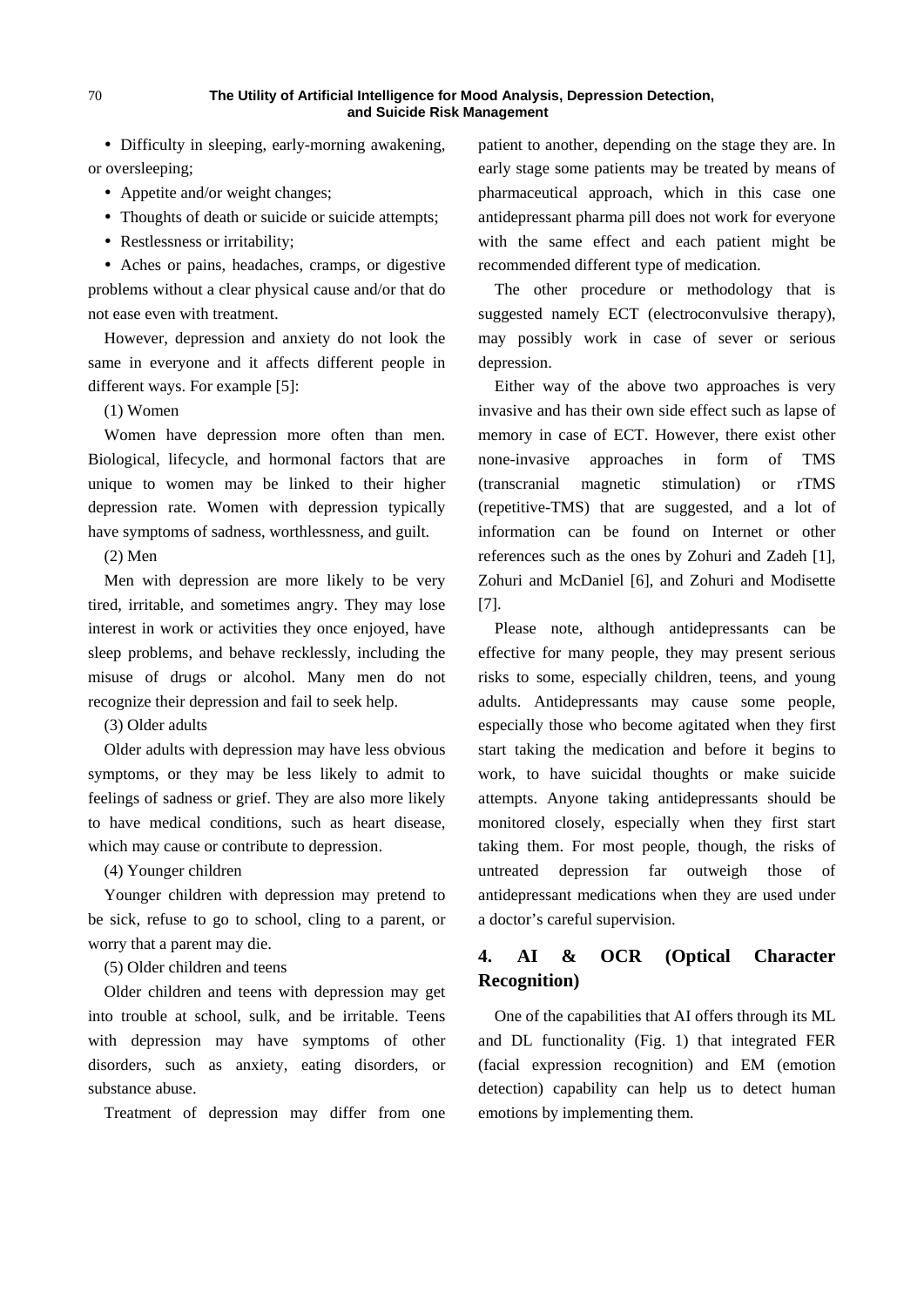

Fig. 1 AI, ML, and DL at work.

The feature like FER and EM via AI, ML and DL helps implement happiness meter and build a proper algorithm application for AI/ML/DL that can detect blinking and sleeping. FER detects whether the person appearing in the picture or in a video stream has her eyes open (nearly 100% recognition rate on our internal tests) or w whether the person is smiling (9 92% recognition rate) [8].

Bear in mind that DL is a type of ML technique that teaches computers to perform what comes naturally to humans: learn by example. DL is a key technology behind driverless cars, enabling them to recognize a stop sign, or to distinguish a pedestrian from a lamppost. It is the key to voice control in consumer devices like phones, tablets, TVs, and hands-free speakers. DL is getting lots of attention lately and for good reason. It is achieving results that were not possible bef fore.

Most DL methods use NN (neural network) architectures, which is why DL models are often referred to as DNNs (deep neural networks). This is explained in next section.

The term "deep" usually refers to the number of hidden layers in the NN. Traditional NNs only contain 2-3 hidden layers, while deep networks can have as many as 150.

DL models are trained by using large sets of labeled data and NN architectures that learn features directly from the data without the need for manual feature extraction.

As we have stated before, DL as sub-set of ML per Fig. 1 is a kind or type of ML that trains a computer to perform to certain degrees human-like tasks, such as identifying images according to IP functionality per its algorithm assigned to it or recognizing speech per its VR (voice recognition) capabilities function as well or for that matter organizing data. However, instead of organizing data to run through predefined equations, DL sets up basic parameters about the data and trains the computer t o learn on its own by recognizing patterns using many layers of processing. ross for the state of the state of the state of the control of the control of the control of the control of the control of the control of the control of the control of the control of the control of the control of the contr

All the above use cases that DL is involved with are driven by the capabilities of NN augmented with DL as a sum, when NN uses its three classes of ANNs (artificial neural networks) that are recommended by the expert in the field of AI and SAI (super artificial intelligence) and you need to focus on in general. These three classes are defined in Chapter 4 of the paper by Zohuri and Modisette [7], while NN is fully described in same chapter as well.

These three classes are briefly written here, and these use cases are defined accordingly. They are:

- (1) MLPs (multilayer perceptrons).
- (2) CNNs (convolutional neural networks).
- ( 3) RNNs (rec current neura l networks).

A lot of flexibilities are offered by these three classes of NN and they have proven themselves over decades to be useful and reliable in a wide range of problems. This includes as an appropriate approach driven by NN for your predictive modeling problems.

In summary, a lot of computational power is needed to solve DL problems because of the iterative nature of DL algorithms, their complexity as the number of layers increases, and the large volumes of data are nee eded to train th he networks.

The dynamic nature of DL methods—their ability to continuously improve and adapt to changes in the underlying information pattern—presents a great opportunity to introduce more dynamic behavior into ana alytics.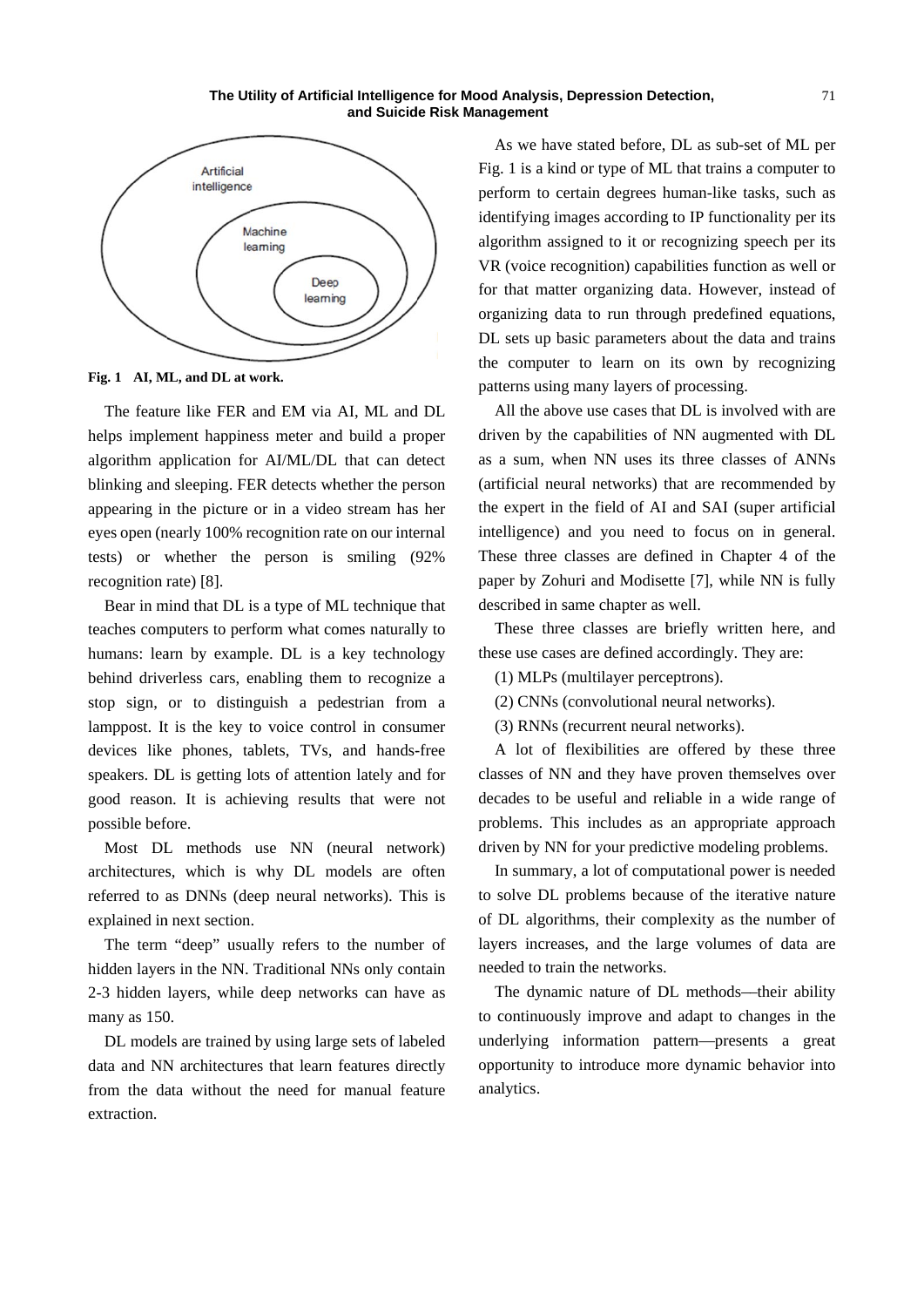

**Fig. 2 Artistic image of combining AI and OCR together.** 

Greater personalization of customer analytics is one possibility. Another great opportunity is to improve accuracy and performance in applications where NNs have been used for a long time. Through better algorithms and more computing power, we can add greater depth.

While the current market focus of DL techniques is in applications of cognitive computing, there is also great potential in more traditional analytics applications, for example, time series analysis.

By having such tool in hand, we can intervene any attempt for suicide by early recognition sign of depression and take steps to treat that individual at early stage of depression and anxiety.

Capability of AI driving FER or even VR to realize if someone is happy or sad can be built into some sort of automated process. For example, it can automatically identify subject's gender based on a still image or motion stream or automatically recognize the person's age based on a single still image or a handful of frames from the video stream. Depending on source quality and lighting conditions, error rate is +/- 5 years. Age recognition can be used to track age of your subject of interest.

With a right camera or compatible webcams hand-in-hand with AI, ML and DL would allow us to conduct the IM (image manipulation). This should include a number of functions to load and manipulate images such as .bmp, .jpg, and .png, as well as memory buffers. The library can be used to resample images, rotate, crop, flip, and perform pixel-level editing. The files can be saved into the same format. These features are handy for building imaging applications even if you do not immediately require any facial recognition features.

However, these types of recognitions have to be done with computers that offer a parallel performance with possibly GPU (graphic processing unit) or TPU (tensor processing unit) on top of their normal CPU (central processing units).

In summary, optical character recognition tools (Fig. 2) are undergoing a quiet revolution as ambitious software providers combine OCR with AI. As a consequence, data capturing software is simultaneously capturing information and comprehending the content. In practice this means that AI tools can check for mistakes independent of a human-user providing streamlined fault management.

Combining AI and OCR together is proving to be a winning strategy for both data capture and management.

## **5. Conclusion**

Any diversion from anybody's routine and daily life due to any traumatic events, such as natural disaster to man-made one such as war or pandemic virous as severe as COVID-19 that forces society to be locked down, can damage people's mental health. As we have witnessed these days, the CORONA pandemic virous is no difference either. So far, this pandemic virous has brought a worldwide ear of contagion and of loved ones falling sick. Economy has taken it tow in almost every society globally and has brought into even rich countries such as United States of America, United Kingdom, Germany, France etcetera to their knees.

It has created huge uncertainty about every aspect of life. And with a fifth of the world under lockdown or movement restriction, protracted isolation is also bringing loneliness, anxiety and depression.

Quarantines and "social distancing", policy measures needed to slow the spread of the novel coronavirus that causes COVID-19, are against human nature. Touch and social networks are essential for both people and non-human primates: female baboons